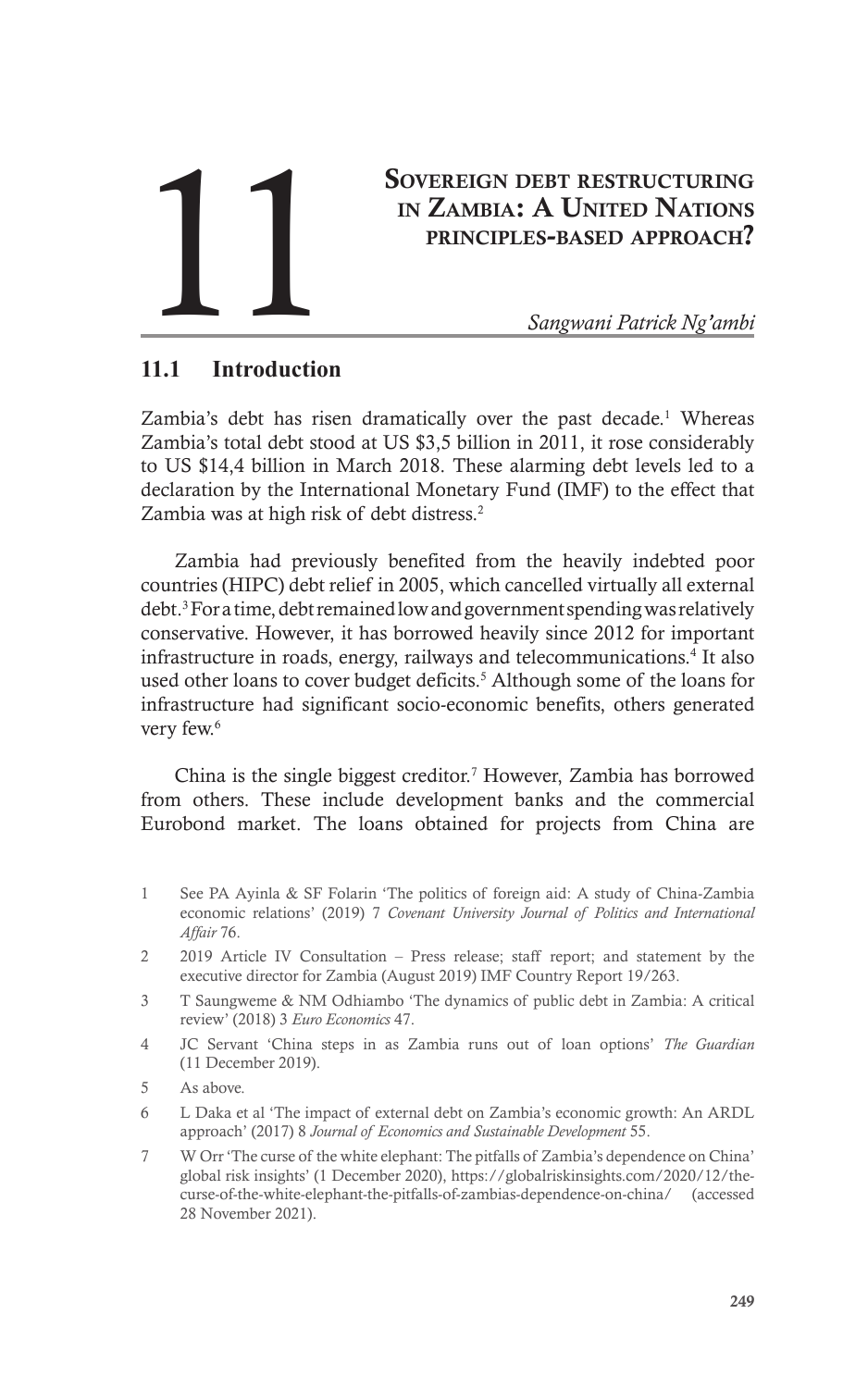typically on a build-operate-transfer (BOT) basis. This essentially means that there is Chinese or joint management on specific models for specific projects. Examples of these include hydropower projects for the Zambia Electricity Supply Company (ZESCO), the digitalisation of the Zambia National Broadcasting Company (ZNBC) and two airports.<sup>8</sup>

The difficulty with this debt is that it has become a burden on the economy, with interest payments alone consuming a significant proportion of the national budget.<sup>9</sup> To contextualise this assertion, total domestic government revenue from taxes, fees and levies amounted to K39,2 billion in 2017. The interest payments rendered that year amounted to K9,8 billion.<sup>10</sup> Therefore, interest payments amounted to 25 per cent of the government's revenue.

Because there is limited transparency in Chinese lending and financial flows to Zambia, there is very little accurate data on the loan conditions as such. This is further compounded by the fact that the Chinese approach to finance creates incentives for kickbacks and inflated project costs, in turn leading to rent-seeking and cronyism. As pointed out by Foreign Policy Magazine: 'Opaque deals, reports of large-scale corruption and mismanagement, doubts about project feasibility, and a stark trade imbalance raise serious questions about how well African leaders are managing the opportunities they receive.'<sup>11</sup>

Zambia must take full responsibility for this debt crisis. This is owing to the fact that the Zambian government received ample warnings against the increasing debt burden from its own economists, the opposition and the external actors, such as the IMF and the World Bank.<sup>12</sup>

There are concerns about the levels of debt that Zambia has accumulated. Thus, it comes as no surprise that there is increasing attention on debt sustainability. The aim of this chapter is to give an overview of

<sup>8</sup> A Ofstad & E Tjønneland 'Zambia's looming debt crisis – Is China to blame?' (2019) 1 *CMI Insight* 6-7.

<sup>9</sup> See eg 2021 Budget Address by Dr Bwalya KE Ng'andu, MP, Minister of Finance, delivered to the National Assembly on Friday 25 September 2020 22, http://www. parliament.gov.zm/sites/default/files/images/publication\_docs/2021\_National\_ Budget Speech.pdf (accessed 28 November 2021).

<sup>10</sup> CUTS International *#DebtConcernsMe: Understanding the impact of Zambia's growing debt on different stakeholders* (2019) 5.

<sup>11</sup> S Solomon & C Frechette 'Corruption is wasting Chinese money in Africa, foreign policy', https://foreignpolicy.com/2018/09/13/corruption-is-wasting-chinese-money -in-africa/ (accessed 28 November 2021).

<sup>12</sup> See generally Ofstad & Tjønneland (n 8) 5.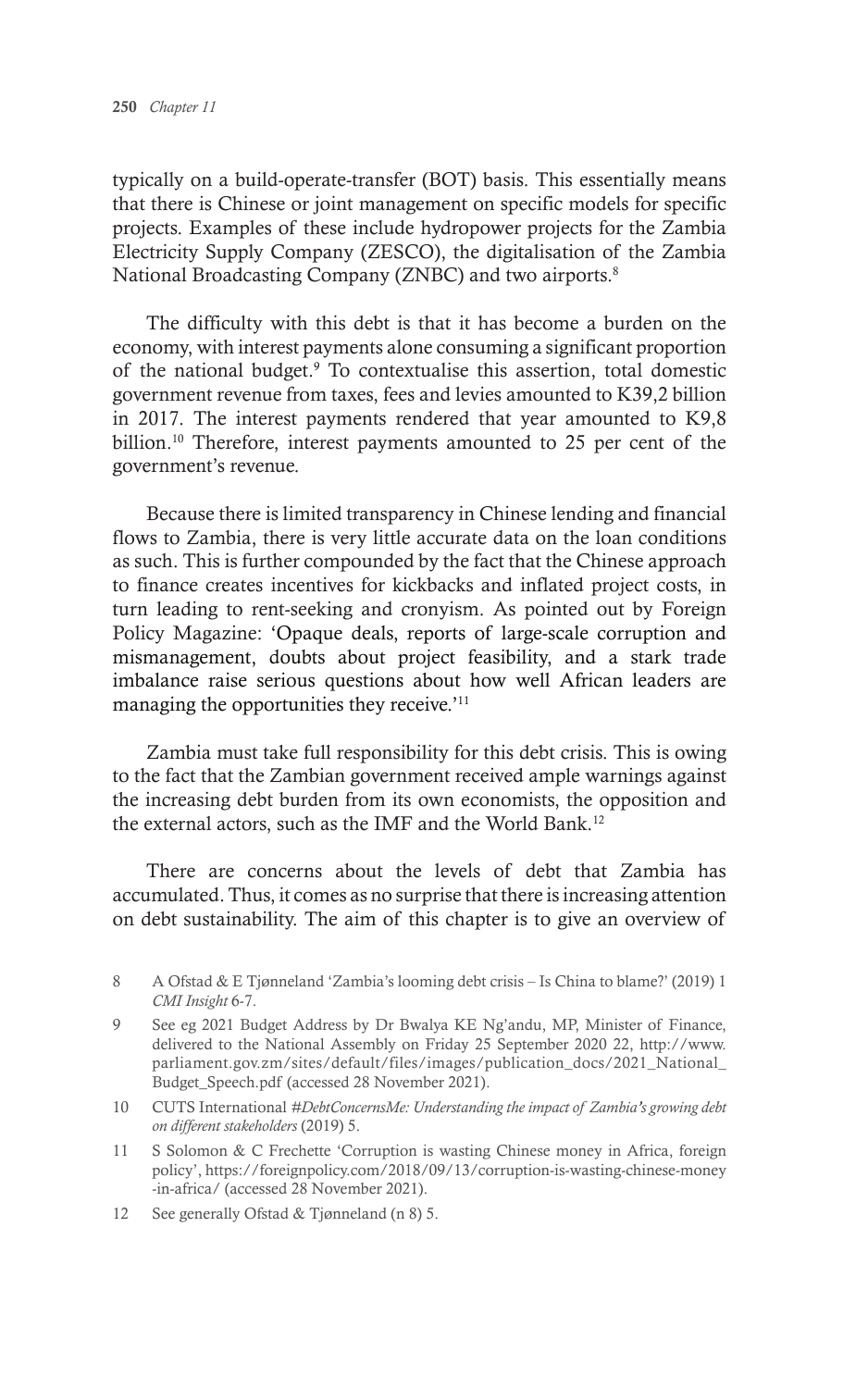the debt acquired by the Republic of Zambia and its impact. It advocates the restructuring of Zambian debt and examines the principles upon which such debt restructuring would be based. Part two of the chapter looks at the impact of the debt crisis on the Republic of Zambia. It is against this backdrop that debt restructuring would be necessitated. Part three then looks at the principles to be observed in accordance with the Basic Principles on Sovereign Debt Restructuring Processes, should the government of the Republic of Zambia elect to have its debt restructured.13

# 11.2 The impact of Zambia's debt crisis

Zambia's macro-economic position was a relatively healthy one in 2011. This was as a consequence of the high economic growth it had enjoyed since 2002 and a sound government budget. Regrettably, this economic growth did not translate to alleviating poverty and changing the lives of the majority. The Patriotic Front (PF) took over power from the Movement for Multiparty Democracy in 2011.<sup>14</sup> Their victory elicited high expectations of broader growth. As such, the PF responded to this by initiating a high number of infrastructure projects, including roads, airports in Lusaka and Ndola and hydropower plants.

Such ambitious plans necessitated the high levels of borrowing from the Eurobond market, multilateral banks and China, as well as other untraditional sources.<sup>15</sup> Cumulatively, the Eurobond amounts to US \$3 billion and was borrowed at commercial rates. The government is due to commence with repayments in 2022.16 The government of Zambia had also borrowed US \$1,6 billion from multilateral banks such as the World Bank, the IMF and the African Development Fund.17 It is estimated by the China Africa Research Initiative (CARI) at Johns Hopkins University that Zambia had accumulated loans totalling US \$6,4 billion from China.18 The Zambian government also borrowed from several non-Chinese sources. These included bilateral government loans, loans from fuel suppliers, the Arab Development Bank, Israeli sources and from commercial banks in the United Kingdom, Nigeria and South Africa. It is highly likely that

- 13 See United Nations General Assembly Resolution 69/319.
- 14 M Hinfelaar, O Kaaba & M Wahman 'Electoral turnovers and the disappointment of enduring presidential power: Constitution making in Zambia' (2020) 15 *Journal of Eastern African Studies* 63.
- 15 Ofstad and Tjønneland (n 8) 5.
- 16 As above.
- 17 As above.
- 18 China Africa Research Initiative (CARI) Loan Data, http://www.sais-cari.org/data (accessed 28 November 2021).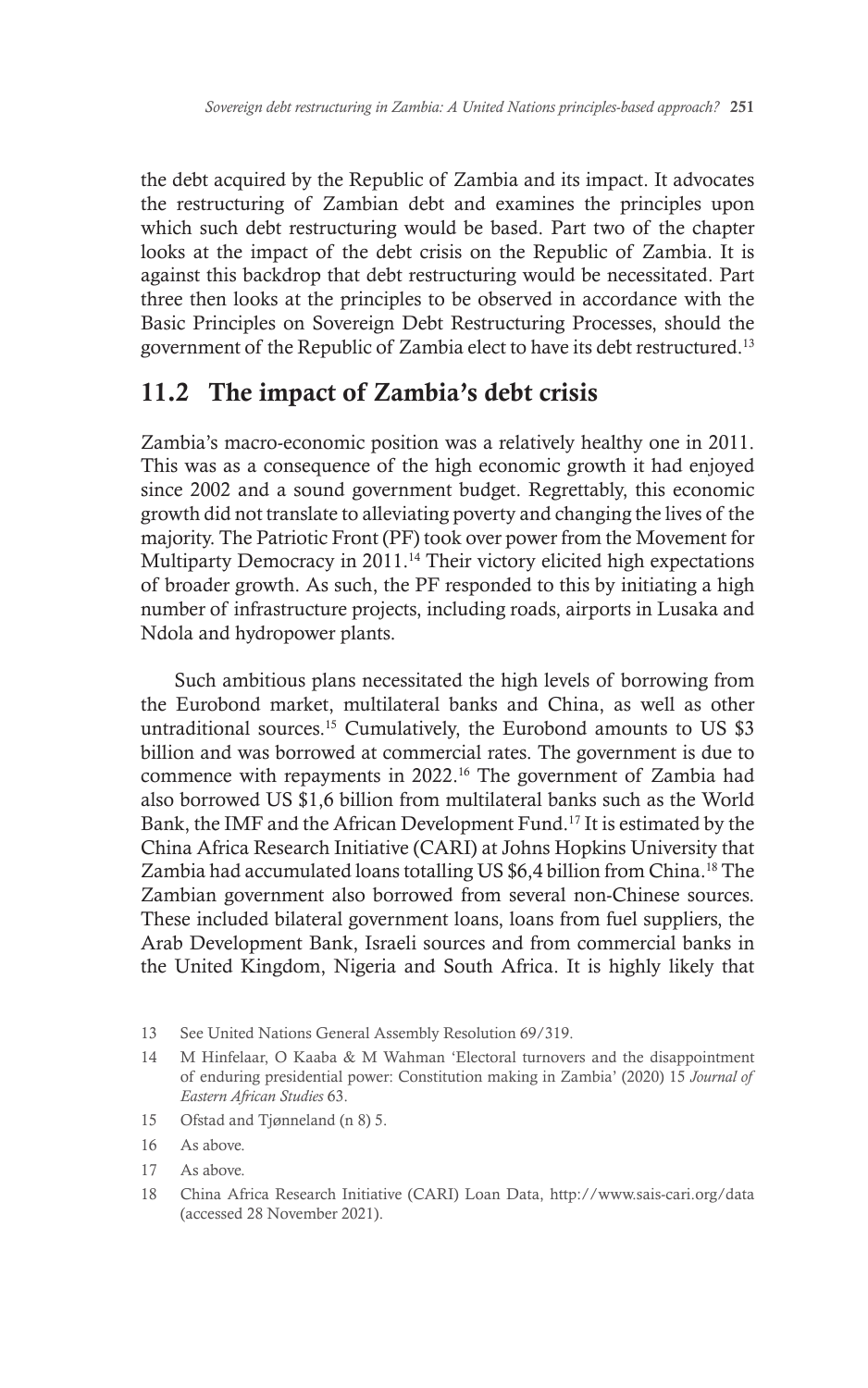these loans have commercial market conditions attached to them.19 This essentially means that they have higher interest rates and shorter time frames.<sup>20</sup>

Critics also contend that there may be hidden loans.<sup>21</sup> The lack of transparency around the accumulation of loans in general does little to abate this assertion. What we do know is that the high levels of debt have left Zambia in a rather precarious situation. The aim of this part is to examine some of the challenges emanating from Zambia's debt crisis. It is on this basis that debt restructuring is recommended.

#### 11.2.1 National budget

It is evident that the high levels of debt have had an impact on the national budget. In September 2018 the Minister of Finance announced the national budget. External debt repayments amounted to K14,9 billion, while domestic debt repayment was K8,6 billion. Combined, this amounts to 27 per cent of the national budget. As such, debt repayments took up the largest portion of the national budget. To contextualise it, the amount allocated to debt servicing was equivalent to the total combined amount allocated for health, education and social protection.<sup>22</sup>

Debt repayments have since continued to increase. For example, in the 2020 national budget, external debt repayments increased to K21 billion, while domestic debt repayments amounted to  $K12,6$  billion.<sup>23</sup> Furthermore, in the 2021 national budget it was announced that the government is to spend K18,3 billion on domestic debt interest and K27,7billion on external debt.<sup>24</sup>

Debt servicing has inevitably meant that there has been an attempt to broaden the tax base, introducing compliance initiatives and imposing new taxes. This is in order to ensure that the government increases its revenue

- 19 Ofstad & Tjønneland (n 8) 5.
- 20 As above.
- 21 As above.
- 22 2019 Budget Address by Margaret D Mwanakatwe, MP, Minister of Finance, delivered to the National Assembly on 28 September 2018 17, http://www.parliament.gov. zm/sites/default/files/images/publication\_docs/Budget%20Speech%202019.pdf (accessed 28 November 2021).
- 23 2020 Budget Address by Dr Bwalya KE Ng'andu, MP, Minister of Finance, delivered to the National Assembly on 27 September 2019 17, http://www.parliament.gov.zm/ sites/default/files/images/publication\_docs/2020BUDGET-SPEECH.pdf (accessed November 28. 2021)
- 24 2021 Budget Address (n 9) 22.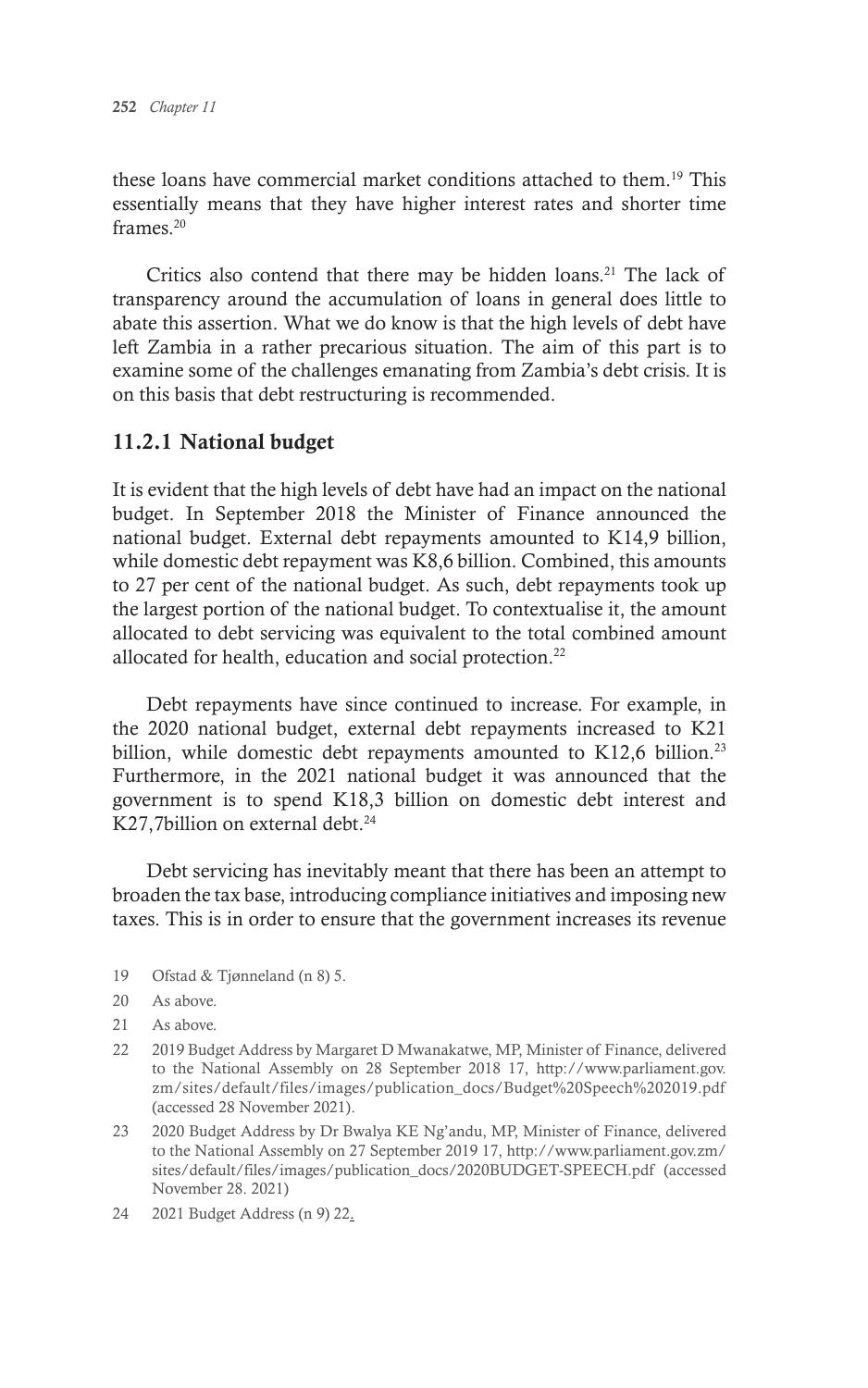to pay for public services and pay back its debt. The new initiatives include innovative ways of raising taxes and also the imposition of fees to raise revenues domestically and reduce its reliance on borrowing.

A number of taxes have been imposed. These include borehole tax and increased toll gate fees. In addition to this, there is also a proposed internet calling tax. Moreover, the government introduced a K0,30 excise duty on non-alcoholic drinks, increased the carbon emission surtax on vehicles and increased the charge on fees and fines. A national health insurance scheme has also been implemented, which is to be deducted as a percentage from citizens' income. This adds considerable financial pressure on Zambians.25

Most new fundraising initiatives have been targeted at the corporate sector and the mines in particular. However, it has been seen that taxes have also been targeted at ordinary Zambians. However, the timing could not be worse. This is owing to the fact that Zambians are already experiencing high inflation due to a depreciation of the kwacha. Higher taxes mean an increase in the cost of living. This in turn will push low-income earners further into poverty. Furthermore, aggregate economic growth will be reduced, as individuals will have less money for the consumption of goods and services.

#### 11.2.2 Social spending

The fact that the Zambian government has to spend so much on debt servicing means that there is less money to invest in public services and in poverty-reduction initiatives. For example, education has suffered from a lack of funding. As it is, the teacher to pupil ratio in Zambia remains high. There is one teacher to every 60 pupils. Moreover, there is a lack of access to teaching aids and support infrastructure such as desks. In 2018, 29 per cent of domestic revenues went towards debt servicing, 42 per cent went to wages and salaries, while only 30 per cent of government revenues were spent on programmes that drive the country's development, such as health, education and agriculture.<sup>26</sup>

The health sector suffers from a lack of resources. For example, most rural clinics do not have medical doctors or support staff such as technologists, laboratory technicians and midwives. Moreover, support for farmers has fallen. This is due to a lack of extension officers. In some

- 25 CUTS International (n 10) 11.
- 26 CUTS International (n 10) 9.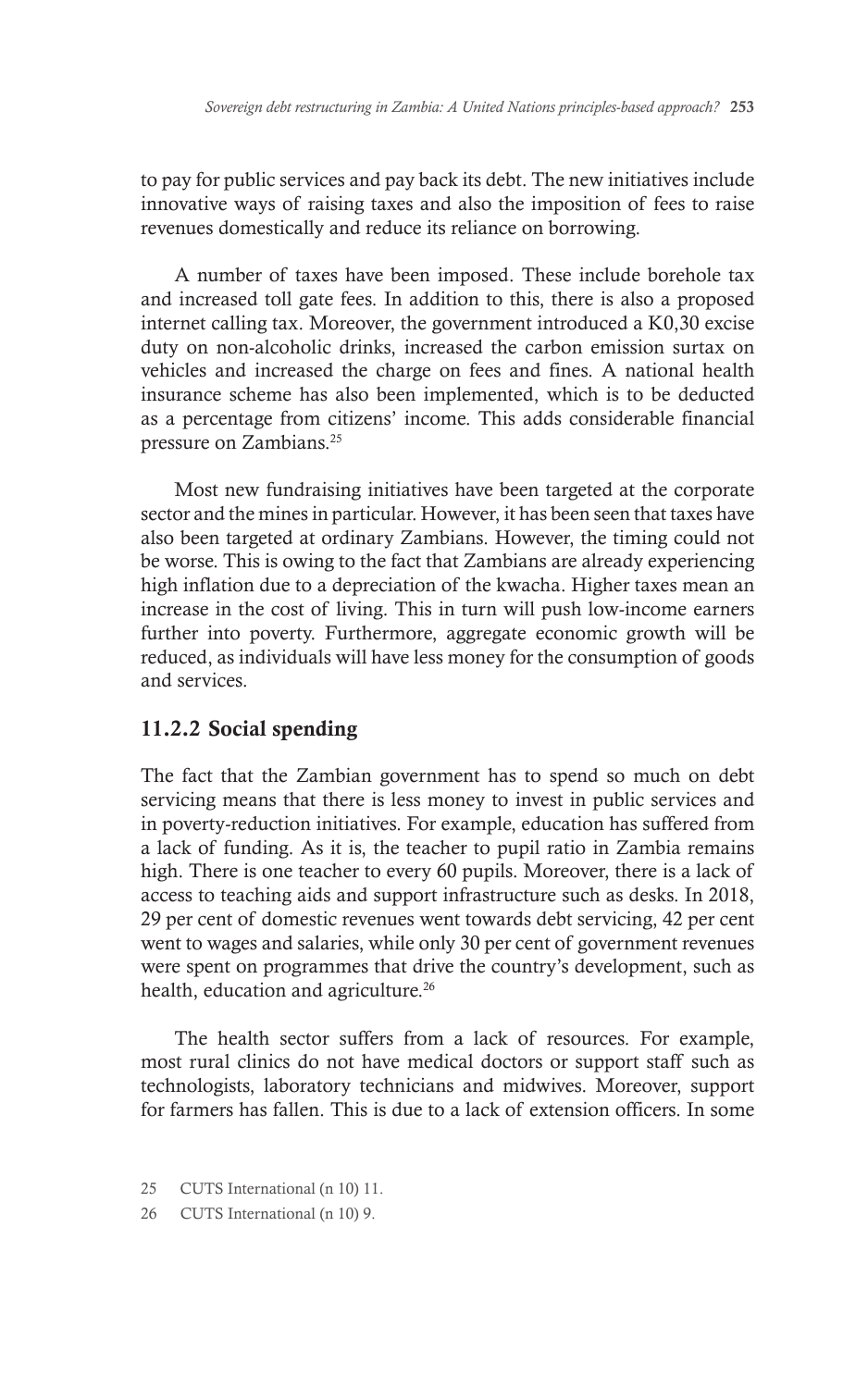areas the ratio of extension officers to farmers is as high as 1 to 1 200. This is three times the ideal ratio, which should be  $1$  to  $400.^{27}$ 

A lack of investment in these areas consequently hinders development. This is owing to the fact that if Zambia is to prosper, the country needs a well-educated, healthy and productive populace. Without a good education system and quality health care, it means that the work force needed to develop the country will be less productive. It is thus evident that the lack of investment in these areas, caused by high debt servicing, is having an adverse effect on the development of the country.<sup>28</sup>

#### Consumers and businesses

The accumulation of debt has also had an adverse effect on the average Zambian consumer. Prices in Zambia are impacted by a plethora of factors. These include the cost of labour, the exchange rate and, indeed, taxes. There have been increases in the price of fuel and food. Although the country's debt levels are not the only driver behind these price increases, they certainly are a factor.<sup>29</sup>

There is a correlation between high debt levels and the stability of the Zambian kwacha.30 As such, this will have an impact on the lives of consumers, through aspects such as inflation. Over the past few years the Zambian government has been issuing bonds. This essentially means that the government has been accepting loans in order to finance certain activities; while foreign investors expect to profit from this investment through interest repayments. Such investors base their decision to invest in a country upon several factors, including the host state's likelihood of defaulting on debt repayments. As such, foreign investors will look at the economy's immediate and long-term performance. Thus, they will look at the state's financial position, plans for managing debt and 'prospects for growth through documents such as the medium-term expenditure framework and budget'.31

Zambia's unsustainable debt levels have certainly been of concern to investors. This is evinced in the fact that Zambia's debt carries high interest rates and the fact that in September 2018 there was a drastic

29 CUTS International (n 10) 5.

31 CUTS International (n 10) 13.

<sup>27</sup> As above.

<sup>28</sup> As above.

<sup>30</sup> See generally C Cheelo & T Banda 'A tightening balancing act: Economic implications of Zambia's balance of payments performance' Working Paper 24 (June 2017) 2.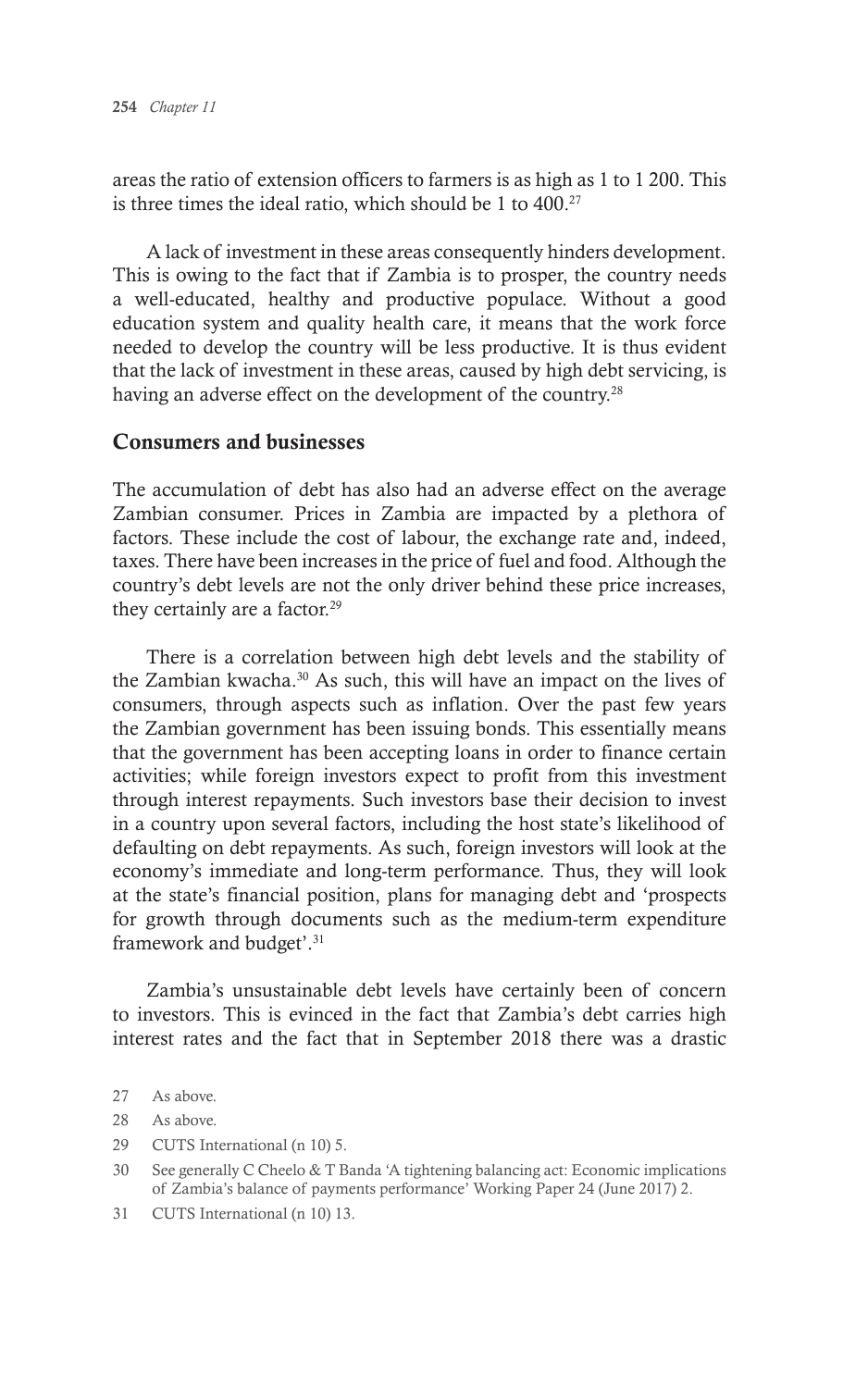reduction in investment in Zambian government bonds. The purchase of bonds by foreign investors typically involves converting foreign currency into Zambian kwacha. A drastic decrease in the purchase of bonds meant a decrease in demand for Zambian kwacha. Thus, it contributed to a depreciation of the kwacha by 20 per cent from K9 to K12 per dollar in the month of September 2018.32

Zambia relies rather heavily on imported goods. With a weakened currency, this meant that importing goods became expensive. Given this fact, all imported goods became more expensive. Moreover, the increase in the price of fuel, driven primarily by an increase in world oil prices, was further exacerbated by the weakened currency. The fact that there have been tax increases, and a weakened currency, means that businesses will have to pass on any additional costs of doing business to the consumer. As such, it is evident that Zambia's debt situation has had an adverse impact on the everyday lives of consumers.

This is further compounded by the fact that the debt levels have created a difficult environment for business to operate in. The depreciation of the kwacha means that businesses suffer from higher costs of inputs such as fuel and other imported goods. This means that running a business becomes more expensive. In addition to this, inflation reduces the demand for goods and services, in an economy where the incomes of ordinary Zambian citizens are already strained. This is further compounded by a generally weak economy, which leads to reduced profits. Consequently, this could lead to job losses. This could lead to disastrous consequences as 90 per cent of employment in Zambia is generated by the private sector.<sup>33</sup>

It has been seen that Zambia's high accumulation of debt is not only unsustainable, but also has a huge impact on the growth of the economy in the immediate term. Debt servicing takes up a large part of the national budget. This essentially means that there is no money left for spending on sectors that contribute to the development of the country, including education, health care and agriculture. In addition to this, it has been seen that debt servicing has an impact on the national currency, which in turn leads to inflation. Such inflation also means that doing business in Zambia is rendered more onerous, which in turn leads to job losses. This is exacerbated by the fact that the government has to raise taxes not only to service debts but also to finance public services. These circumstances necessitate drastic measures on the part of the Zambian government. Such measures include debt restructuring. This is discussed in the next part.

32 As above.

33 As above.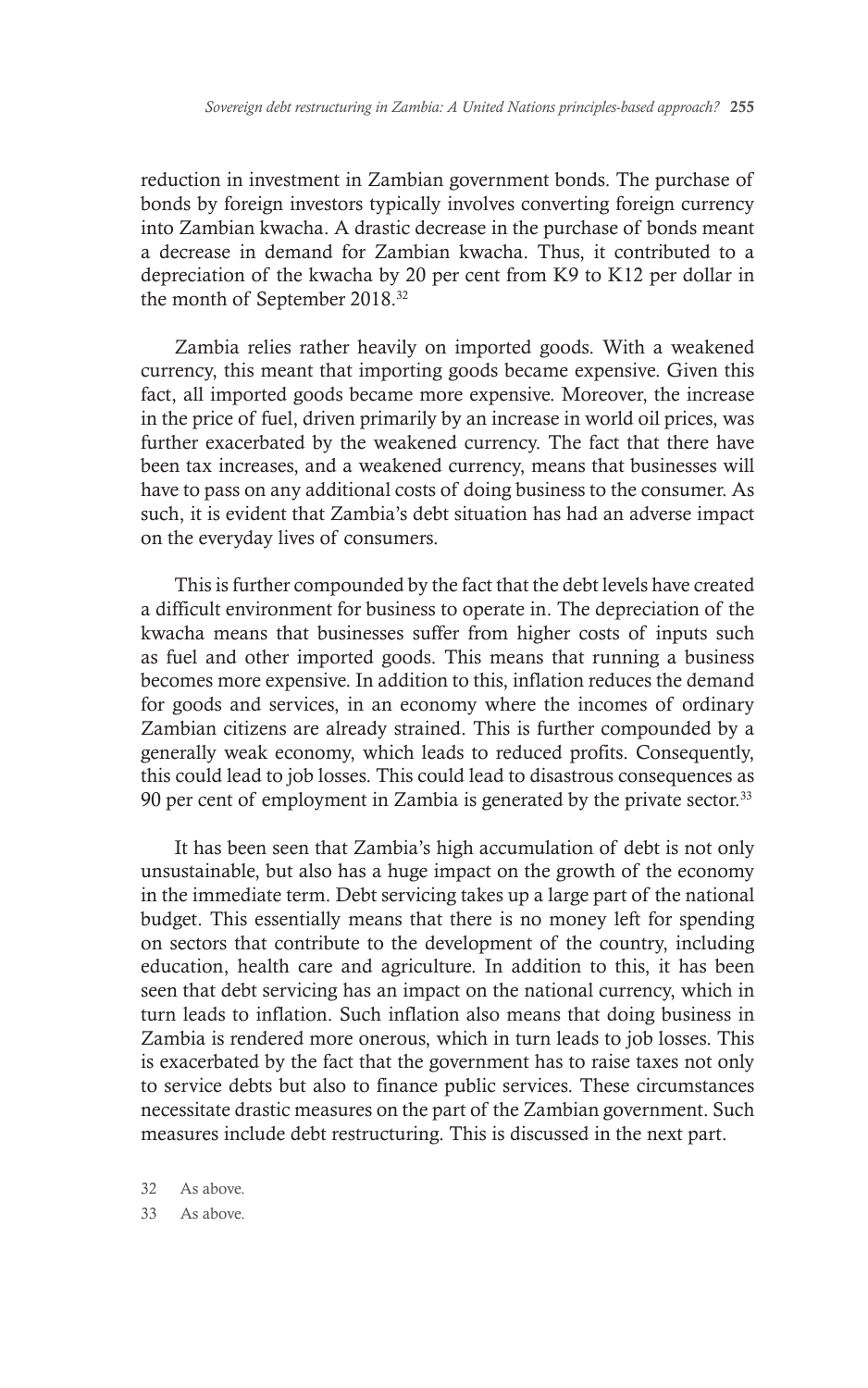# 11.3 The Basic Principles of Sovereign Debt Restructuring

The purpose behind sovereign debt restructuring is to 'restore the sustainability of public debt with high probability'.<sup>34</sup> During the nineteenth and early twentieth centuries sovereign debt restructuring relied mainly on consent-based negotiations.35 Indeed, this was also the era of gunboat diplomacy.

At present there is no international mechanism on how sovereign debt restructuring is conducted *per se*. There were attempts by the IMF to establish a sovereign debt restructuring mechanism (SDRM).<sup>36</sup> However, this was opposed by the United States. It was also opposed by emerging market nations such as Turkey, Mexico and Brazil on the basis that it may raise interest rates on sovereign bonds.<sup>37</sup> There have since been further calls for some form of sovereign debt restructuring mechanism through various frameworks.38 An example of this is the Basic Principles on Sovereign Debt Restructuring Processes propounded in General Assembly Resolution 69/319, adopted on 10 September 2015.39 Indeed, even a model law has been proposed.<sup>40</sup>

Thus, for the time being at least, a multilateral statutory framework for the resolution of debt crises is not feasible. However, the United Nations Basic Principles of Sovereign Debt Restructuring may provide a valuable basis for the stages of the debt-restructuring process.<sup>41</sup> This part looks at

- 34 M Guzman & JE Stiglitz *A soft law mechanism of sovereign debt restructuring: Based on the UN Principles* (2015) 3.
- 35 M Goldman 'Public and private authority in a global setting: The example of sovereign debt restructuring' (2019) 25 *Indiana Journal of Global Legal Studies* 341.
- 36 SL Schwarcz 'Sovereign debt restructuring: A model-law approach' (2016) *Journal of Globalization and Development* 9, https://scholarship.law.duke.edu/faculty\_ scholarship/3492 (accessed November 28. 2021)
- 37 As above.
- 38 M Guzman & JE Stiglitz 'Creating a framework for sovereign debt restructuring that works' in M Guzman, JA Ocampo & JE Stiglitz (eds) *Too little, too late: The quest to resolve sovereign debt crises* (2016) 3. See also SL Schwarcz, '"Idiot's guide" to sovereign debt restructuring' (2004) 53 *Emory Law Journal* 1215.

- 40 See eg SL Schwarcz 'Sovereign debt restructuring and English governing law' (2017) 12 *Brooklyn Journal of Corporate, Financial and Commercial Law* 73.
- 41 See also J Rossi 'Sovereign debt restructuring, national development and human rights' (2016) 13 *SUR* 192, https://ssrn.com/abstract=2838329 (accessed 28 November 2021)..

<sup>39</sup> A/69/L.84.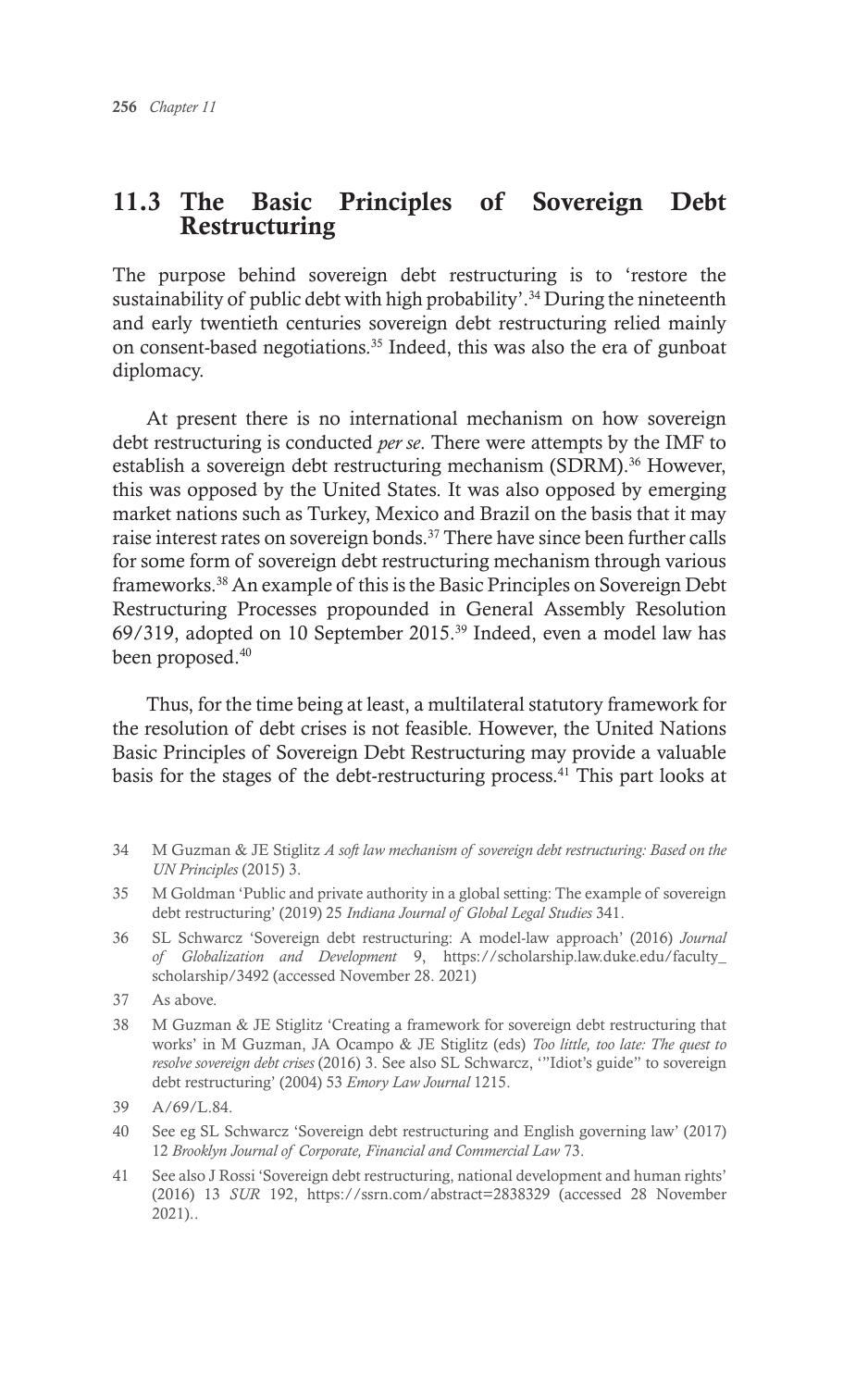these principles and their status under international law. Thereafter, we look at their potential application in the case of Zambia.

# 11.3.1 The Basic Principles of Sovereign Debt Restructuring

The Basic Principles on Sovereign Debt Restructuring processes consist of nine principles by which sovereign debt restructurings should be guided.42 These are sovereignty; good faith; transparency; impartiality; equitable treatment; sovereign immunity; legitimacy; sustainability; and majority restructuring. These are looked at in turn below and can certainly be the basis of a Zambian debt restructuring.

### *Sovereignty*

One of the first principles espoused under the Basic Principles on Sovereign Debt Restructuring processes is that of sovereignty. As such, GA Resolution 69/319 provides that a state has the right to design its macro-economic policy. This includes the qualified right to restructure its sovereign debt.<sup>43</sup> Such a right should not be frustrated or impeded by any abusive measures. It further provides that restructuring 'should be done as the last resort and preserving at the outset creditors' rights'. Therefore, it is to be a measure of last resort and states must conduct the restructuring process, with an eye to preserving creditors' rights.

## *Good faith*

The second principle is that of good faith. Therefore, good faith must be observed by both the sovereign state and all its creditors. Debtors who initiate the negotiation process have a duty to do so in good faith. A question that may arise is whether the repudiation of a debt or debt payment suspension would violate the good faith principle. The Resolution provides:

Good faith by both the sovereign debtor and all its creditors would entail their engagement in constructive sovereign debt restructuring workout negotiations and other stages of the process with the aim of a prompt and durable reestablishment of debt sustainability and debt servicing, as well as achieving

<sup>42</sup> V Paliouras 'The right to restructure sovereign debt' (2017) 20 *Journal of International Economic Law* 120.

<sup>43</sup> See generally Paliouras (n 42) 115-136.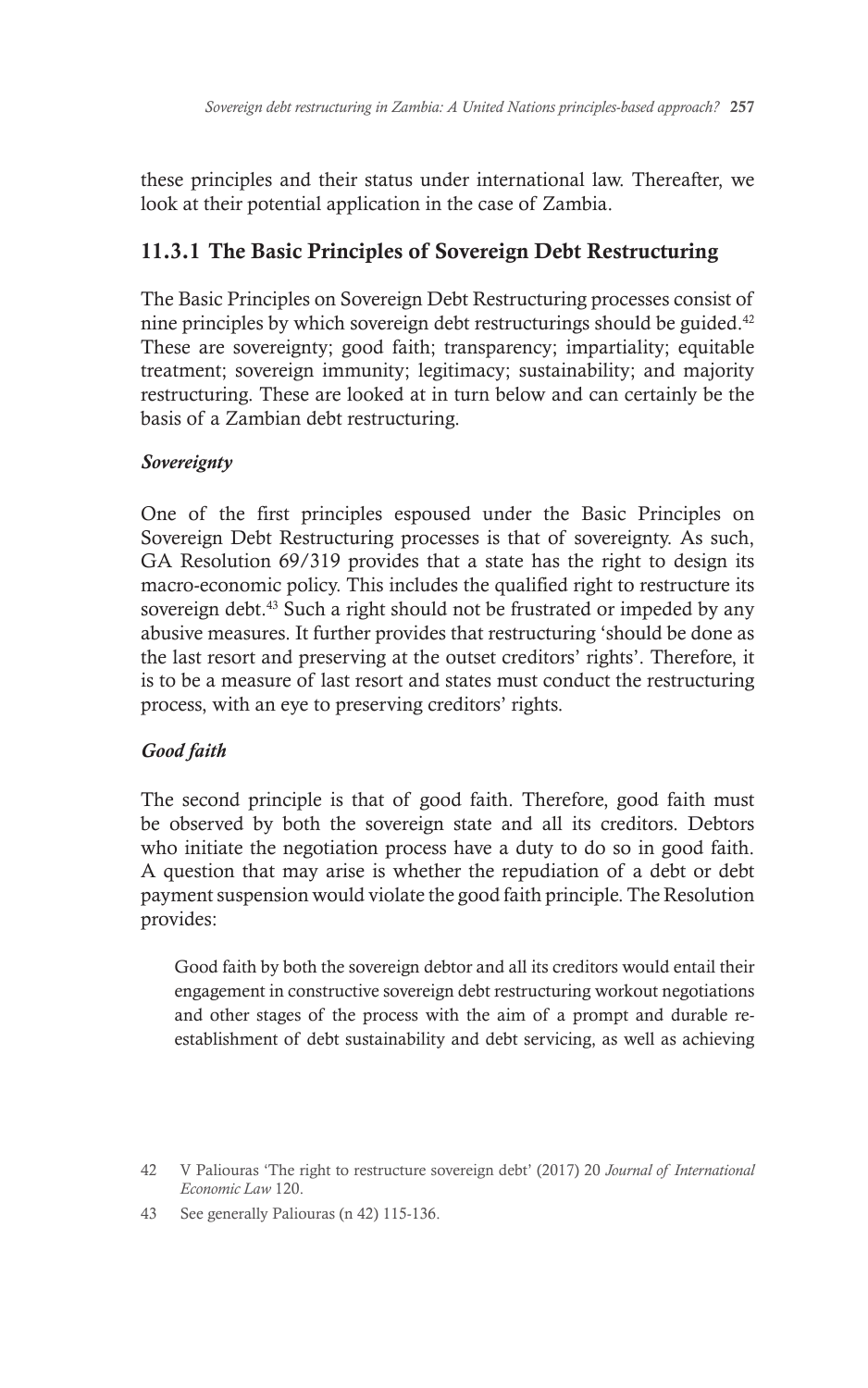the support of a critical mass of creditors through a constructive dialogue regarding the restructuring terms.

The conclusion of Argentina's 15-year stand-off with the majority of its holdout creditors in April 2015 has largely been attributed to the fact that negotiations were conducted in good faith.<sup>44</sup> Negotiations conducted in good faith by both the Zambian government and its creditors can certainly be a factor that will contribute to the steady conclusion of a potential debt restructuring process.

#### *Transparency*

The Resolution further provides that transparency between the debtor, creditor and other stakeholders should be promoted. This is in order to enhance the accountability of the actors concerned. The Resolution provides that this can be accomplished through the timely sharing of information related to the process of sovereign debt restructuring with interested stakeholders, including the public at large. This is particularly critical for a country such as Zambia, where the process of debt acquisition has sometimes been criticised as opaque. It thus is important that the process of debt restructuring is undertaken in a manner that ensures that the public is kept well informed.

#### *Impartiality*

Yet another principle espoused under the GA Resolution is that of impartiality. In general terms impartiality is defined as 'a way of thinking, decision-making or acting that is free of bias or preference and that is grounded in independence and objectivity'.45 Not only should actors conduct themselves in a manner that is objective and independent, but they should also be seen to do so.<sup>46</sup>

All institutions and actors involved in the sovereign debt restructuring process are to 'enjoy independence and refrain from exercising any undue influence over the process and other stakeholder'. They should further refrain from engaging in actions that would lead to a conflict of interest or corruption, or indeed both.

<sup>44</sup> K Erichsen & A Wilkinson 'Sovereign debt restructuring: What can we learn from Argentina, Greece and Ukraine?' (2016) 7 *Journal of International Banking and Financial Law* 1.

<sup>45</sup> O Lienau 'Legitimacy and impartiality as basic principles for debt restructuring' (2016) 41 *Yale Journal of International Law Online* 107.

<sup>46</sup> Lienau (n 45) 108.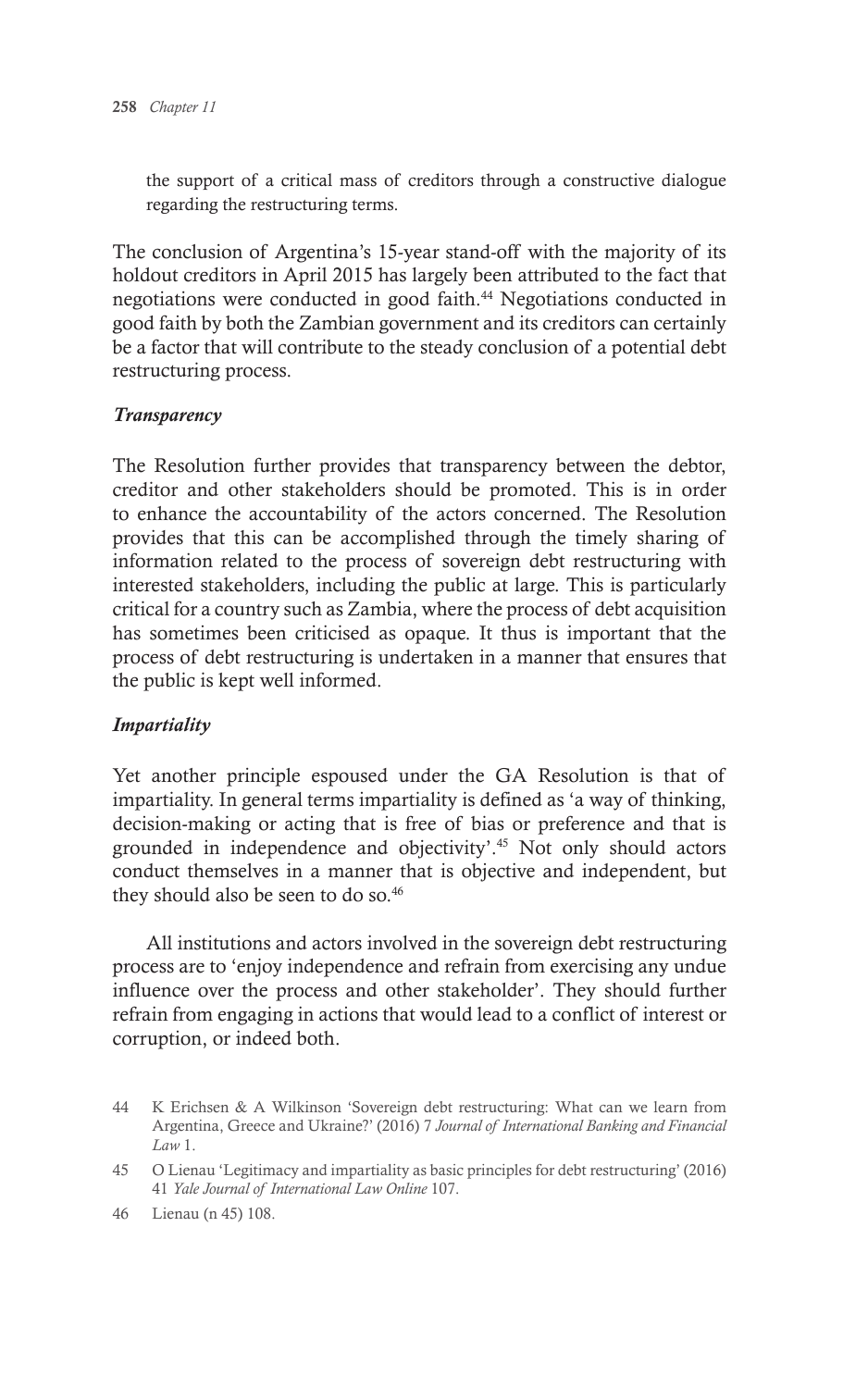Thus, in order to maximise institutional impartiality, actors must allow institutional independence. This is even more important, given the fact that debtors and creditors are clearly interested parties. Therefore, organisations and mechanisms involved must minimise their affiliation with groups or actors that might be affected by the process of restructuring. As such, there must be attentiveness to financial independence, personnel independence and physical independence, which can be accomplished through geographic location in a neutral setting.<sup> $47$ </sup> Decision makers must also remain independent of the negotiating parties

#### *Equitable treatment*

States are also required to observe the tenets of equitable treatment. Therefore, states must refrain from arbitrarily discriminating against creditors. The only exception to this rule is if different treatment is justified under the law, is reasonable and is 'correlated to the characteristics of the credit, guaranteeing inter-creditor equality, discussed among creditors'. Under this principle, creditors have the right to receive treatment that is commensurate to their credit and its characteristics. Moreover, it provides that no creditors are to be excluded *ex ante* from the sovereign debt restructuring process.

#### *Sovereign immunity*

One of the most critical principles espoused is that of sovereign immunity. This implies that the validity of any sovereign debt contract is subject to the very fundamental principle under international law, namely, that no nation can renounce its sovereign immunity.48 The principles provide that sovereign immunity from jurisdiction and execution regarding sovereign debt restructuring is a right of states. Any exceptions to this rule are to be applied restrictively.

Under the principle of sovereign immunity, there is also a limit as to the extent to which a democratic government can bind its successors.<sup>49</sup> Although the principle does not rule out the possibility of the issuing of debt under foreign law, there is a limit on the reach of foreign law. This limits the reach of foreign jurisdictions during the process of restructuring sovereign debt.<sup>50</sup> Therefore, it reaffirms the limitations of foreign jurisdictions in the process of debt restructuring.

- 48 Guzman and Stiglitz (n 34) 6.
- 49 As above.
- 50 As above.

<sup>47</sup> As above.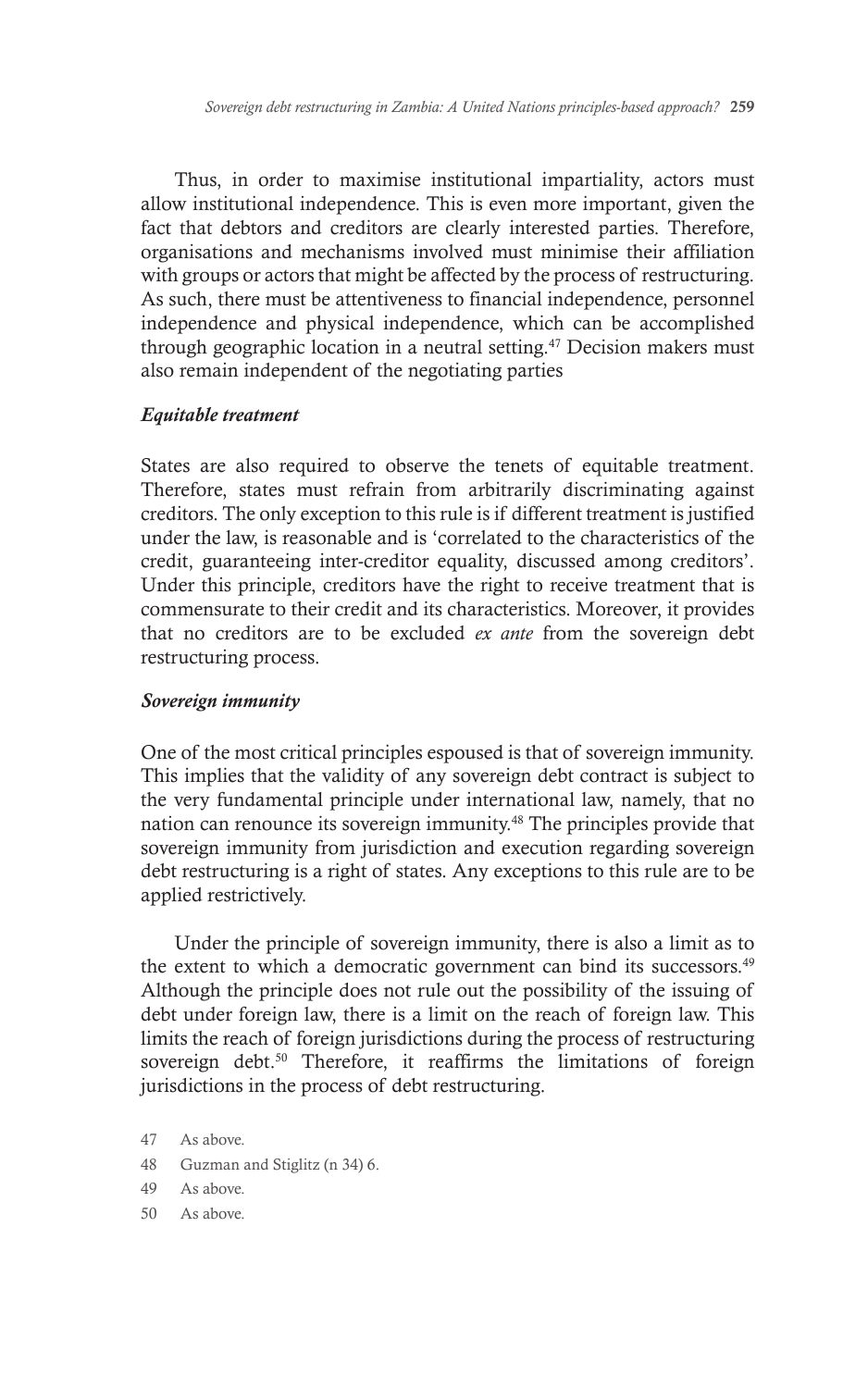#### *Legitimacy*

Legitimacy is also important. This is due to the fact that if a rule or mechanism is perceived as legitimate, then parties are more likely to approve or comply with it on that basis, rather than other reasons such as coercion or self-interest.51 The principles thus provide that

[l]egitimacy entails that the establishment of institutions and the operations related to sovereign debt restructuring workouts respect requirements of inclusiveness and the rule of law, at all levels. The terms and conditions of the original contracts should remain valid until such time as they are modified by a restructuring agreement.

There are circumstances under which a debt restructuring will lack legitimacy. For example, a debt restructuring under force of arms would lack legitimacy. So would one conducted under the threat of economic sanctions. It is argued, for example, that Argentina's 2016 debt restructuring arguably lacks legitimacy, because of Judge Griesa's ruling which effectively precluded Argentina from accessing international credit markets.<sup>52</sup> Furthermore, any debt restructuring that results in a country violating its own constitution or the UN Declaration of Human Rights would also lack legitimacy.<sup>53</sup> Thus, any economic or military threats on Zambia may negate the debt restructuring process. This may also apply in the event that Zambia violates its own Constitution. Therefore, the government would have an obligation to engage the national assembly in any debt-restructuring process, as it is their constitutional prerogative to oversee executive functions in this respect.54

#### *Sustainability*

Sustainability is another principle emanating from GA Resolution 69/319. This entails that the process of sovereign debt restructuring is completed in a timely and efficient manner. It should also lead to a stable debt situation in the debtor state. There must also be a balance between preserving creditors' rights, while promoting sustained and economic growth and development. Furthermore, sustainability entails 'minimising economic and social costs, warranting the stability of the international

- 52 Guzman & Stiglitz (n 34) 7.
- 53 As above.
- 54 See art 63(2) of the Constitution of Zambia (as amended by Act 2 of 2016).

<sup>51</sup> CA Thomas 'The uses and abuses of legitimacy in international law' (2014) 34 *Oxford Journal of Legal Studies* 729.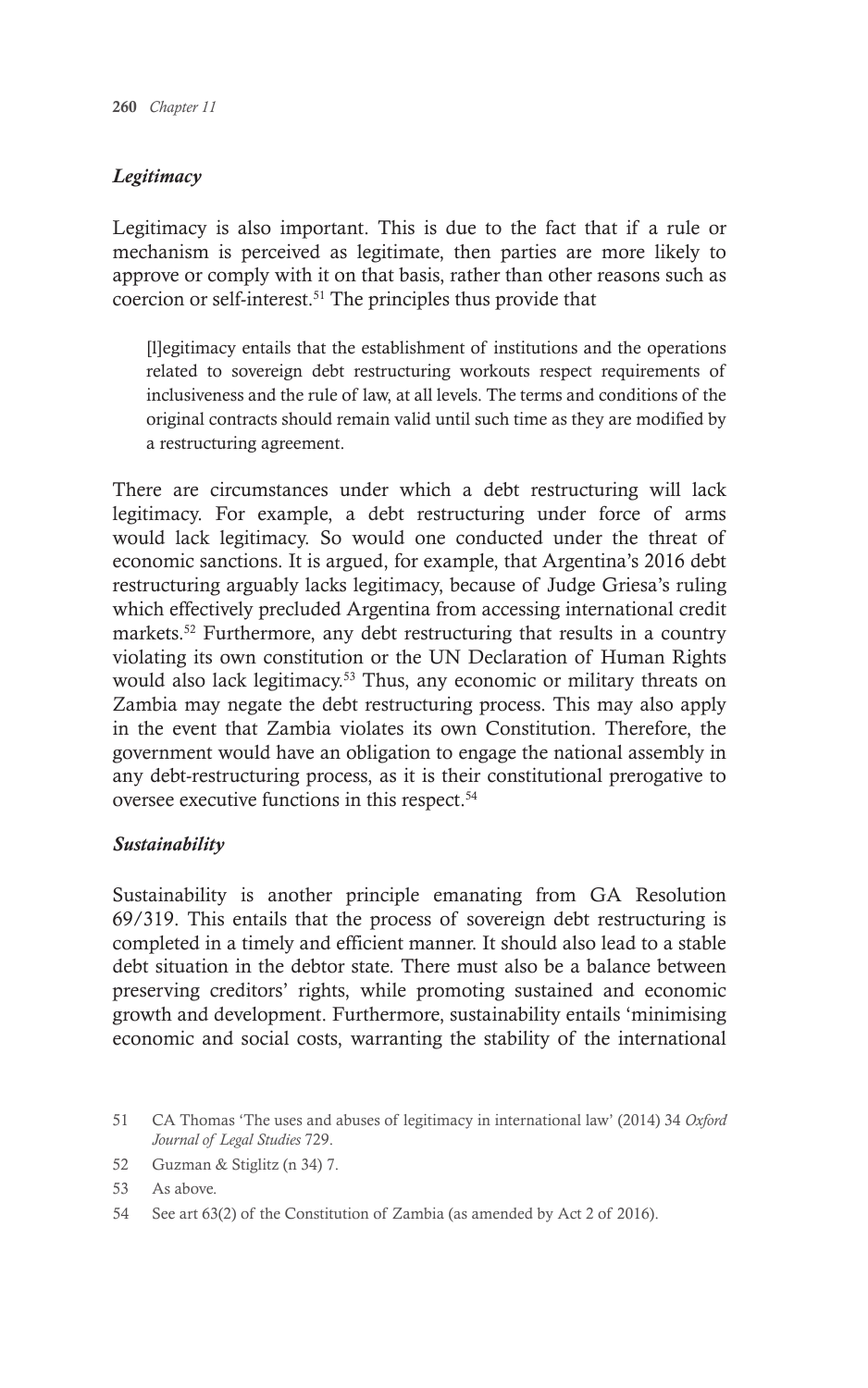financial system and respecting human rights'. Indeed, this is easy to assert but difficult to apply.

Sustainability is one of the most emphasised principles of these resolutions.55 Not only is this Resolution concerned with debt sustainability but with issues such as inclusive economic growth, sustainable development and respect for human rights. In this sense, the Resolution is holistic and considers the long-term impact on social and economic welfare of those in the debtor state.<sup>56</sup>

The IMF's definition of sustainability certainly is compatible with this provision of the Basic Principles, even though it has been described as being 'in purely financial terms'.57 The IMF defines debt sustainability as 'a situation in which the borrower is expected to be able to continue servicing its debts without unrealistically large future correction to the balance of income and expenditure'.58 The IMF has also developed a formal framework for conducting public and external debt sustainability analyses (DSAs) as a means through which to detect, prevent, and resolve potential crises.59

The IMF's definition of sustainability has two components. The first is that a debtor state cannot indefinitely accumulate debts faster than its capacity to service them.60 A state should thus be prevented from accumulating more debt than it is able to pay. The second element is that the servicing of debts should not be contingent upon an 'unrealistically large future correction to the balance of income and expenditure'.<sup>61</sup> This would imply that there are indeed social and political limits to debt adjustments.<sup>62</sup> Given the fact that the IMF recognises the social

- 55 See also Rossi (n 41) 192.
- 56 MPT Sison 'Sustainability in indebtedness: A proposal for a treaty-based framework in sovereign debt restructuring, accounting and finance – New perspectives on banking, financial statements and reporting, Reza Gharoie Ahangar & Can Öztürk, IntechOpen, DOI: 10.5772/intechopen.82470.
- 57 JP Bohoslavsky & M Goldmann 'An incremental approach to sovereign debt restructuring: Sovereign debt sustainability as a principle of public international law' (2016) 41 *Yale Journal of International Law Online* 25.
- 58 IMF 'Assessing sustainability' IMF Policy Paper (28 May 2002).
- 59 Debt Sustainability Analysis, https://www.imf.org/external/pubs/ft/dsa/ (accessed 28 November 2021).
- 60 U Das, M Papaioannou M & C Trebesch 'Sovereign debt restructurings: Concepts, literature survey, and stylised facts' IMF Working Paper WP/12/203 (August 2012) 71.
- 61 IMF (n 58).
- 62 Das et al (n 60) 71.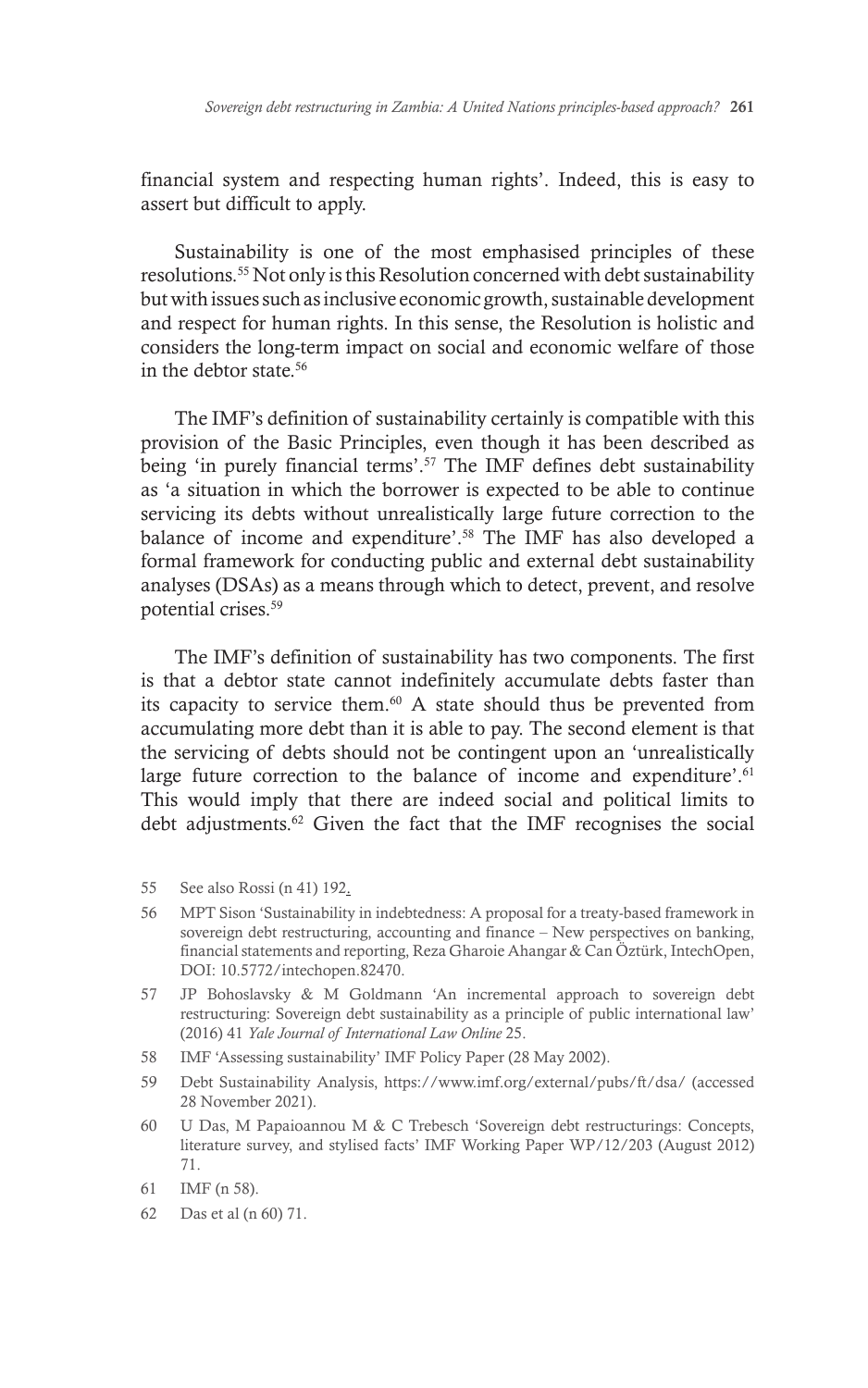and political limits to adjustment policies, it could be argued that this definition is congruous with that of the UN Basic Principles, in that the latter emphasises economic growth and sustainable development.

Sustainability will be a key principle to be observed in the event that Zambia elects to restructure its debt. Not only is it a key feature of the UN Basic Principles, but it is also compatible with the IMF's definition, in that the latter certainly acknowledges that there are social and political limits to debt adjustment. Thus, debt restructuring will have to be conducted with an eye to its impact on socio-economic and human rights aspects while, of course, balancing that with the rights of creditors.

#### *Majority structuring*

Another principle espoused under the UN Basic Principles is that of majority structuring. This is one of the elementary principles of any insolvency or bankruptcy procedure, which entails that if the results of a sovereign debt renegotiation is approved by 'a qualified majority', the rest of the bondholders must acquiesce.<sup>63</sup> As such, the UN Basic Principles state:

Majority restructuring implies that sovereign debt restructuring agreements that are approved by a qualified majority of the creditors of a state are not to be affected, jeopardised or otherwise impeded by other states or a nonrepresentative minority of creditors, who must respect the decisions adopted by the majority of the creditors. States should be encouraged to include collective action clauses in their sovereign debt to be issued.

This principle will be advantageous to a country such as the Republic of Zambia, as it effectively operates as a shield against hold-out strategies, such as those that have been successfully pursued by vulture funds. Once there is a qualified majority that has made a decision, minority creditors will be bound by it.

### 11.3.2 Status of General Assembly Resolutions

The Basic Principles on Sovereign Debt Restructuring processes stem from a General Assembly resolution. Therefore, there may be questions as to whether the principles espoused therein are binding. On the one hand, it is contended that General Assembly resolutions are not binding and are simply a form of soft law that expresses the view of the majority of UN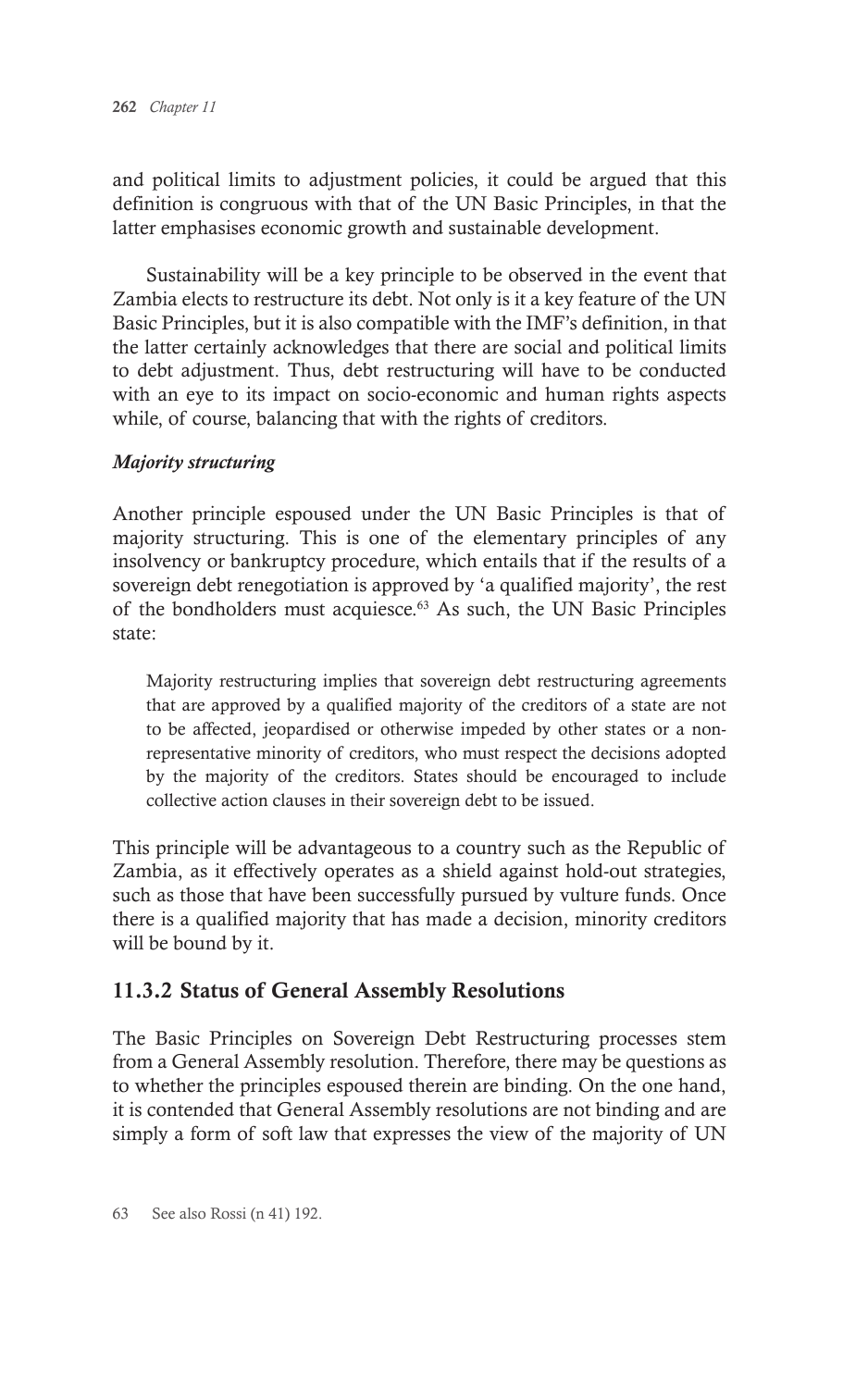member states. 64 Under this school of thought, it certainly is recognised that the General Assembly of the UN possesses quasi-legislative functions.<sup>65</sup> Despite this fact, the General Assembly is not actually a legislative organ.<sup>66</sup> This is so, first, because there is an objection to a two-thirds majority binding the minority. Second, binding states under General Assembly resolutions may circumvent the traditional treaty-making process which requires ratification in order for the state to be bound, under some national constitutions.<sup>67</sup>

However, completely disregarding the principles espoused under General Assembly resolutions would be erroneous. This is due to the fact that there are general procedures that lead to the vote and adoption of a resolution, which in turn constitute evidence of customary international law.68 A customary rule 'comes into existence only where there are acts of state in conformity with it, coupled with the belief that those acts are required by international law'.69

The General Assembly itself is a vehicle through which states form and express the practice of international law. As such, the resolutions emanating therefrom become customary norms.<sup>70</sup> Resolutions are drafted in a manner that ensures that they can win the support of the majority of the Assembly. Prior to a vote being called, more than a bare majority must typically be ensured.71 Such a resolution will typically represent a harmonisation of the conflicting views that might have been expressed, before the vote is called.72 Thus, by the time a General Assembly resolution is adopted, it represents an expression of the views of the general consensus. This in turn may be construed as the formulation of a norm under customary international law.73

- 64 See generally J Crawford *The creation of states in international law* (2006) 113; A Boyle & C Chinkin *The making of international law* (2007) 116; GJ Kerwin 'The role of United Nations General Assembly resolutions in determining principles of international law in United States courts' (1983) 4 *Duke Law Journal* 876.
- 65 P Sands & P Klein *Bowett's law of international institutions* (2009) 28.
- 66 As above.
- 67 As above.
- 68 Sands & Klein (n 65) 27-28.
- 69 SA Bleicher 'The legal significance of re-citation of General Assembly resolutions' (1969) 63 *American Journal of International Law* 449.
- 70 M Sornarajah *The international law on foreign investment* (2010) 446.
- 71 Bleicher (n 69) 451.
- 72 As above..
- 73 As above.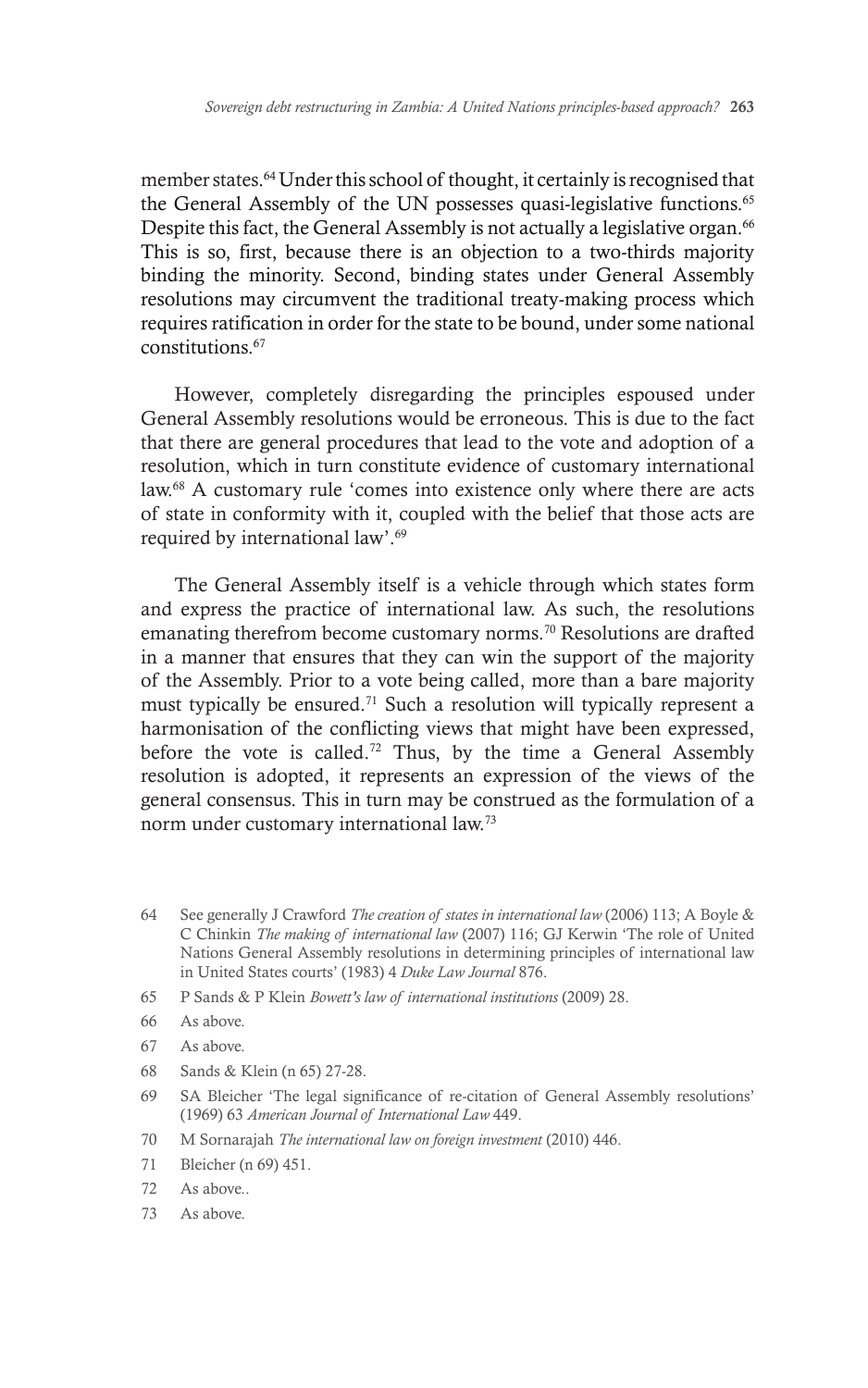As such, this chapter advances that the Basic Principles on Sovereign Debt Restructuring processes is an expression of the general consensus. This is due to the process involved in drafting the resolution, and the harmonisation of conflicting views that might be expressed before the vote is called. Given this fact, it is contended that the Basic Principles on Sovereign Debt Restructuring processes, just like previous United Nations General Assembly resolutions, may be construed as part of customary international law.

# 11.4 Conclusion

It could thus be concluded that Zambia's debt has indeed radically increased in the past ten years. The failure to sustain this debt has inevitably had an adverse effect on the Zambian economy. This is particularly evident in the areas of social spending, the national budget, the rise in prices, and business and employment. This chapter has advocated that sovereign debt restructuring be the avenue adopted by the government of Zambia.

One key international instrument governing sovereign debt restructuring is the Basic Principles on Sovereign Debt Restructuring processes, which emanate from General Assembly Resolution 69/319. There is debate surrounding the binding nature of a General Assembly resolution under international law. This chapter advances the view that General Assembly resolutions are evidence of state practice. For this reason, General Assembly Resolution 69 becomes a part of customary international law. As such, these principles are legitimate principles under international law and, therefore, are principles to be observed, in the event that the Republic of Zambia chooses to exercise its sovereign right to restructure its debt.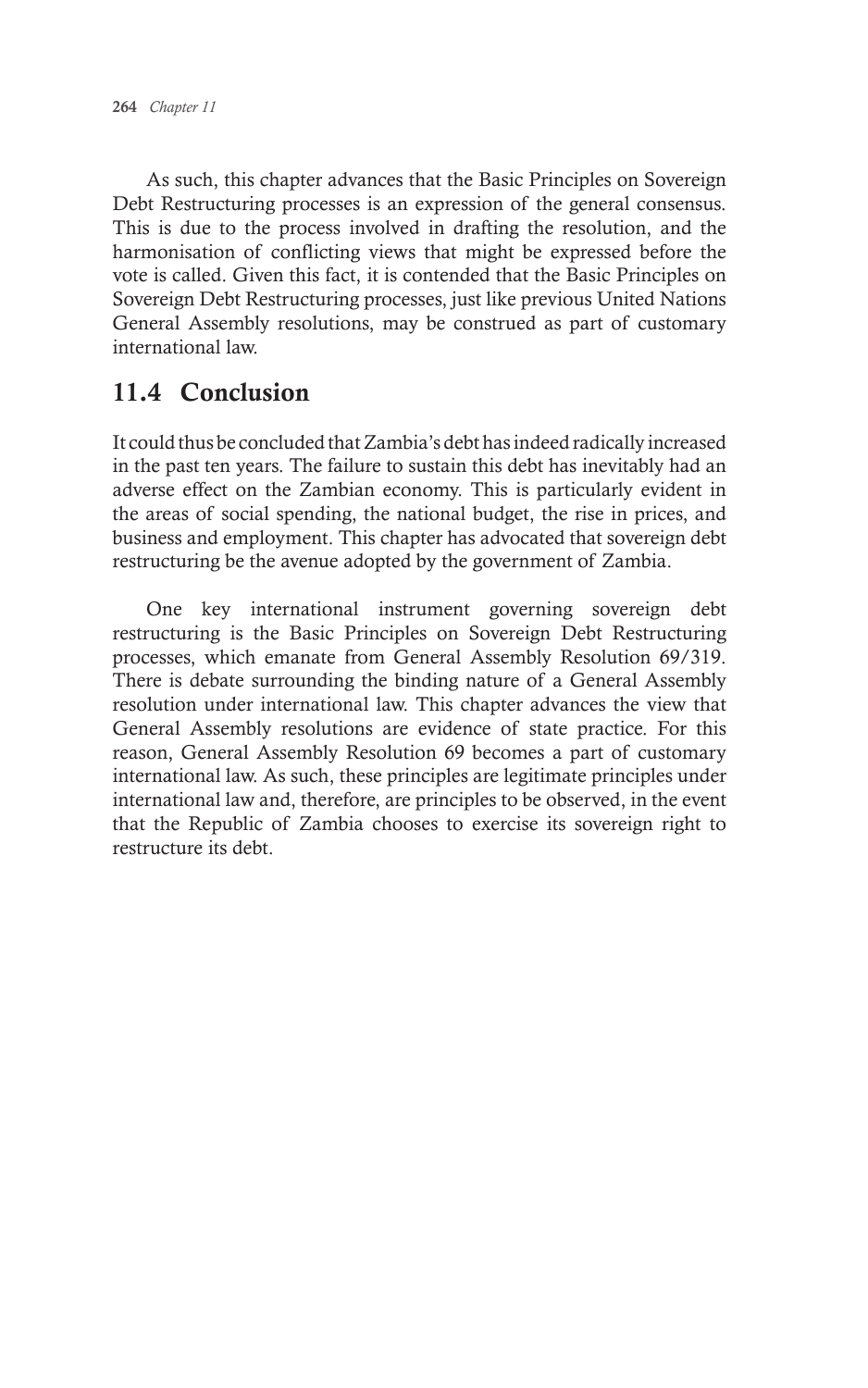# References

- 2019 Budget Address by Margaret D Mwanakatwe, MP, Minister of Finance, delivered to the National Assembly on 28 September 2018 17, http:// www.parliament.gov.zm/sites/default/files/images/publication\_docs/ Budget%20Speech%202019.pdf (accessed 28 November 2021).
- 2020 Budget Address by Dr Bwalya KE Ng'andu, MP, Minister of Finance, delivered to the National Assembly on 27 September 2019 17, http://www.parliament. gov.zm/sites/default/files/images/publication\_docs/2020BUDGET-SPEECH.pdf (accessed November 28. 2021)
- 2021 Budget Address by Dr Bwalya KE Ng'andu, MP, Minister of Finance, delivered to the National Assembly on 25 September 2020 22, http://www. parliament.gov.zm/sites/default/files/images/publication\_docs/2021\_ National\_Budget\_Speech.pdf (accessed November 28. 2021)
- Ayinla, PA & Folarin, SF 'The politics of foreign aid: A study of China-Zambia economic relations' (2019) 7 *Covenant University Journal of Politics and International Affair* 76
- Bleicher, SA 'The legal significance of re-citation of General Assembly resolutions' (1969) 63 *American Journal of International Law* 449
- Bohoslavsky, JP & Goldmann, M 'An incremental approach to sovereign debt restructuring: Sovereign debt sustainability as a principle of public international law' (2016) 41 *Yale Journal of International Law Online* 25
- Boyle, A & Chinkin, C *The making of international law* (Oxford University Press 2007)
- Cheelo, C & Banda, T 'A tightening balancing act: Economic implications of Zambia's balance of payments performance' Working Paper 24 (June 2017) 2
- Crawford, J *The creation of states in international law* (Oxford Scholarship Online 2006)
- CUTS International *#DebtConcernsMe: Understanding the impact of Zambia's growing debt on different stakeholders* (2019)
- Daka, L, Kapena, S, Fandamu, H & Phiri, C 'The impact of external debt on Zambia's economic growth: An ARDL approach' (2017) 8 *Journal of Economics and Sustainable Development* 55
- Das U, Papaioannou, M & Trebesch, C 'Sovereign debt restructurings: Concepts, literature survey, and stylised facts' IMF Working Paper WP/12/203 (August 2012) 71
- Erichsen K & Wilkinson A 'Sovereign debt restructuring: What can we learn from Argentina, Greece and Ukraine? (2016) 7 *Journal of International Banking and Financial Law* 1
- Goldman, M 'Public and private authority in a global setting: The example of sovereign debt restructuring' (2019) 25 *Indiana Journal of Global Legal Studies* 331
- Guzman, M & Stiglitz, JE 'Creating a framework for sovereign debt restructuring that works' in Guzman, M, Ocampo, JA & Stiglitz, JE (eds) *Too little, too late: The quest to resolve sovereign debt crises* (Columbia University Press 2016) 3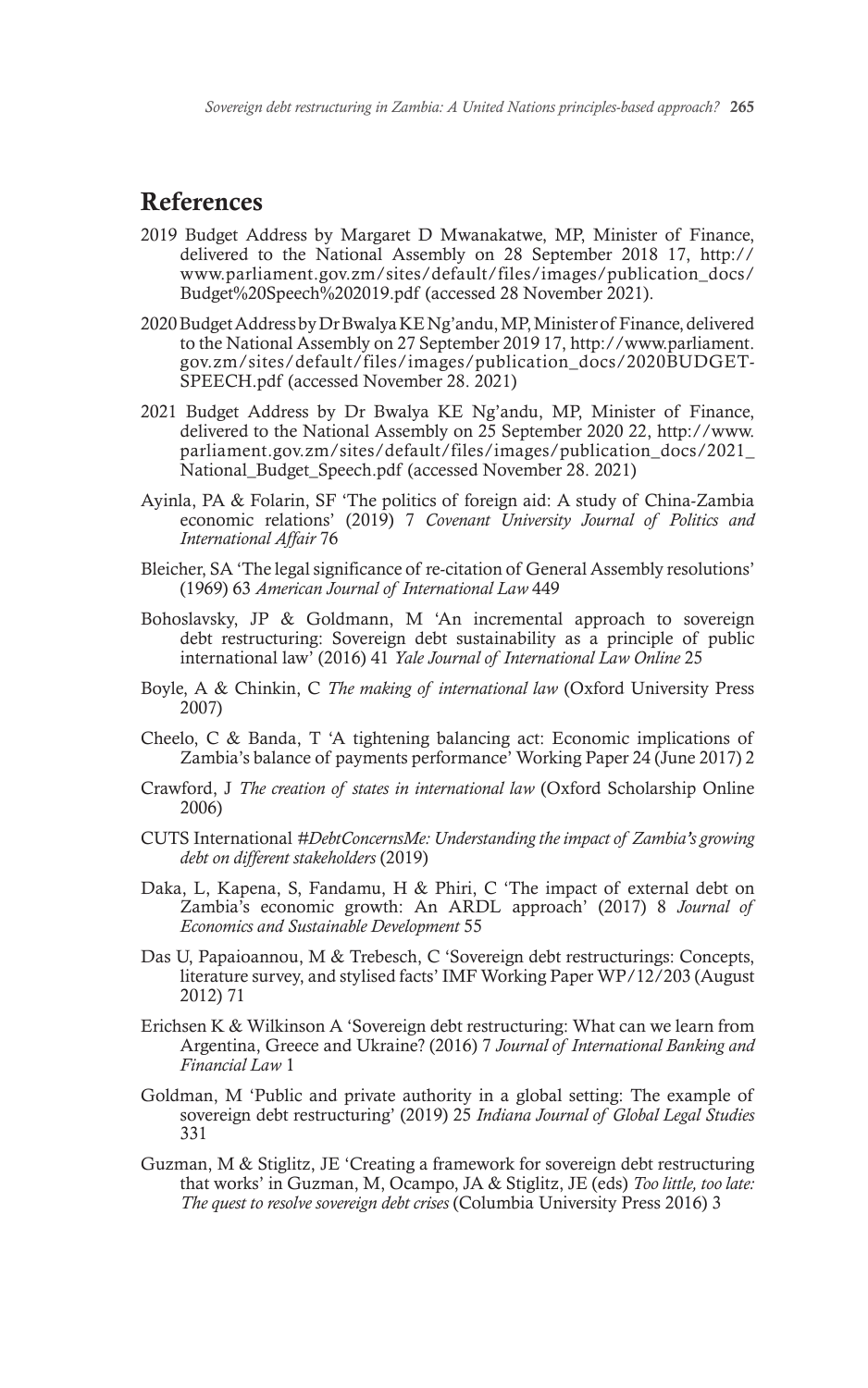- Guzman, M & Stiglitz, JE *A soft law mechanism of sovereign debt restructuring: Based on the UN Principles* (2015)
- Hinfelaar, M, Kaaba, O & Wahman, M 'Electoral turnovers and the disappointment of enduring presidential power: Constitution making in Zambia' (2020) 15 *Journal of Eastern African Studies* 63
- IMF 'Assessing sustainability' IMF Policy Paper (28 May 2002)
- Kerwin, GJ 'The role of United Nations General Assembly resolutions in determining principles of international law in United States courts' (1983) 4 *Duke Law Journal* 876
- Lienau, O 'Legitimacy and impartiality as basic principles for debt restructuring' (2016) 41 *Yale Journal of International Law Online* 107
- Ofstad, A & Tjønneland, E 'Zambia's looming debt crisis Is China to blame?' (2019) 1 *CMI Insight* 6
- Orr, W 'The curse of the white elephant: The pitfalls of Zambia's dependence on China' global risk insights' (1 December 2020), https://globalriskinsights. com/2020/12/the-curse-of-the-white-elephant-the-pitfalls-of-zambiasdependence-on-china/ (accessed 28 November 2021).
- Paliouras, V 'The right to restructure sovereign debt' (2017) 20 *Journal of International Economic Law* 115
- Rossi, J 'Sovereign debt restructuring, national development and human rights' (2016) 13 *SUR* 185
- Sands, P & Klein, P *Bowett's law of international institutions* (Sweet & Maxwell 2009) 28
- Saungweme, T & Odhiambo, NM 'The dynamics of public debt in Zambia: A critical review' (2018) 3 *Euro Economics* 47
- Schwarcz, SL '"Idiot's guide" to sovereign debt restructuring' (2004) 53 *Emory Law Journal* 1189
- Schwarcz, SL 'Sovereign debt restructuring and English governing law' (2017) 12 *Brooklyn Journal of Corporate, Financial and Commercial Law* 73
- Schwarcz, SL 'Sovereign debt restructuring: A model-law approach' (2016) *Journal of Globalization and Development* 9, https://scholarship.law.duke.edu/faculty\_ scholarship/3492 (accessed 28 November 2021).
- Servant, JC 'China steps in as Zambia runs out of loan options' *The Guardian* (11 December 2019)
- Sison, MPT 'Sustainability in indebtedness: A proposal for a treaty-based framework in sovereign debt restructuring, accounting and finance – New perspectives on banking, financial statements and reporting, Reza Gharoie Ahangar & Can Öztürk, IntechOpen, DOI: 10.5772/intechopen.82470
- Solomon, S & Frechette, C 'Corruption is wasting Chinese money in Africa, foreign policy', https://foreignpolicy.com/2018/09/13/corruption-iswasting-chinese-money-in-africa/ (accessed 28 November 2021).
- Sornarajah, M *The international law on foreign investment* (Cambridge University Press 2010)